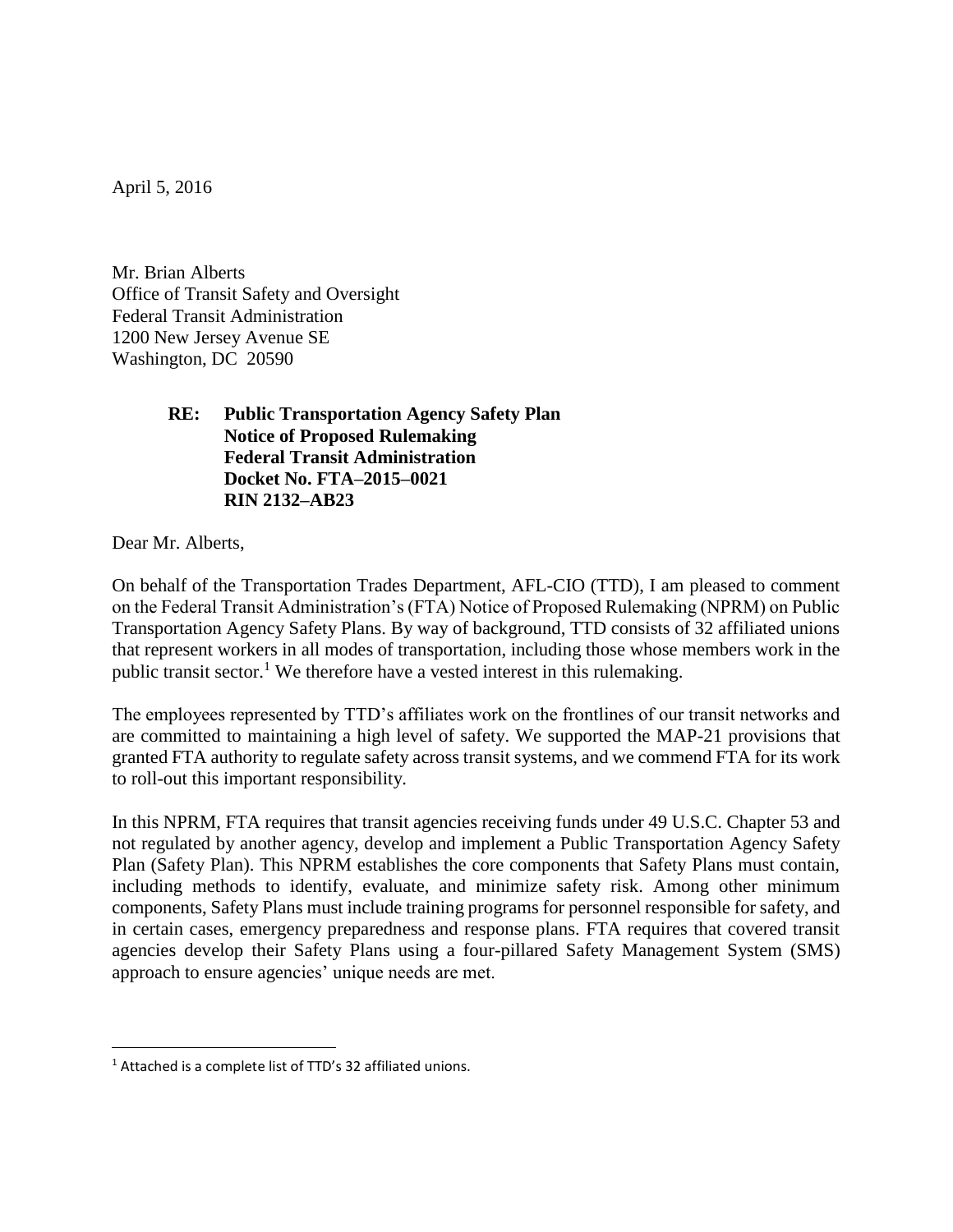TTD is encouraged by FTA's proposed rule, specifically the agency's continued application of SMS, the inclusion of anti-retaliation policies, and the requirements for rail transit agencies to develop emergency preparedness plans. We also believe that FTA could improve on the proposed rule by including requirements related to transit operator health and safety. Each of these issues are described at length below.

## **Safety Management System and Frontline Worker Input**

As mentioned above, FTA proposes that transit agencies develop their Safety Plans by adopting SMS principles and methods. SMS is a collaborative labor-management approach to managing safety risks that identifies issues undermining safety and mitigating or preventing their occurrence. SMS allows transit agencies to ensure resources are properly allocated to meet their unique safety needs and establishes clear lines of accountability for safety-related decision-making.

TTD continues to support FTA's requirement that transit agencies use SMS principles to help achieve a high level of safety. To meet this goal, agencies must listen and incorporate the input from their frontline workers and their unions who have daily, firsthand experiences and in-depth knowledge of the transit system. These workers' expertise in a system's inner-workings would help identify safety risks and inform the agency of how best to devote its resources.

In this NPRM, FTA recognizes the benefits of incorporating frontline workers' knowledge into the development of Safety Plans. As a component of the SMS approach, FTA requires transit agencies to develop a process for employees to report safety conditions to senior management and that protects workers who report safety issues. This process would also clearly describe worker actions that are not acceptable and would be subject to disciplinary actions. As transit agencies move forward with this component of Safety Plans, TTD recommends that they draw heavily on the SMS letter report submitted by the Transit Rail Advisory Committee on Safety. The report provides recommendations on including front line workers in the safety process, and the indicators of effective safety management.

TTD has long advocated for anti-retaliation and whistleblower protections for transit and other transportation workers. We believe that allowing employees to have input on the safety issues that they observe without fear of retaliation can have a tremendous and positive impact on the overall safety culture of our Nation's transit systems.

## **Emergency Preparedness Plans**

TTD expresses its support for the requirement that rail transit agencies develop a plan to include the delegation of responsibilities during an emergency. Improved preparation and readiness to deal with major safety issues can help mitigate risks during emergencies. In addition to delineating these responsibilities, it is crucial that transit agencies also ensure that workers receive proper training to carry out their duties. For the execution of emergency plans to be effective, frontline employees must be trained to be able to identify a safety risk, communicate with passengers and employees, and be proficient in evacuation and other critical procedures. TTD encourages FTA to include in the final rule a requirement that ensures transit agencies provide adequate training for workers responsible for tasks during emergencies.